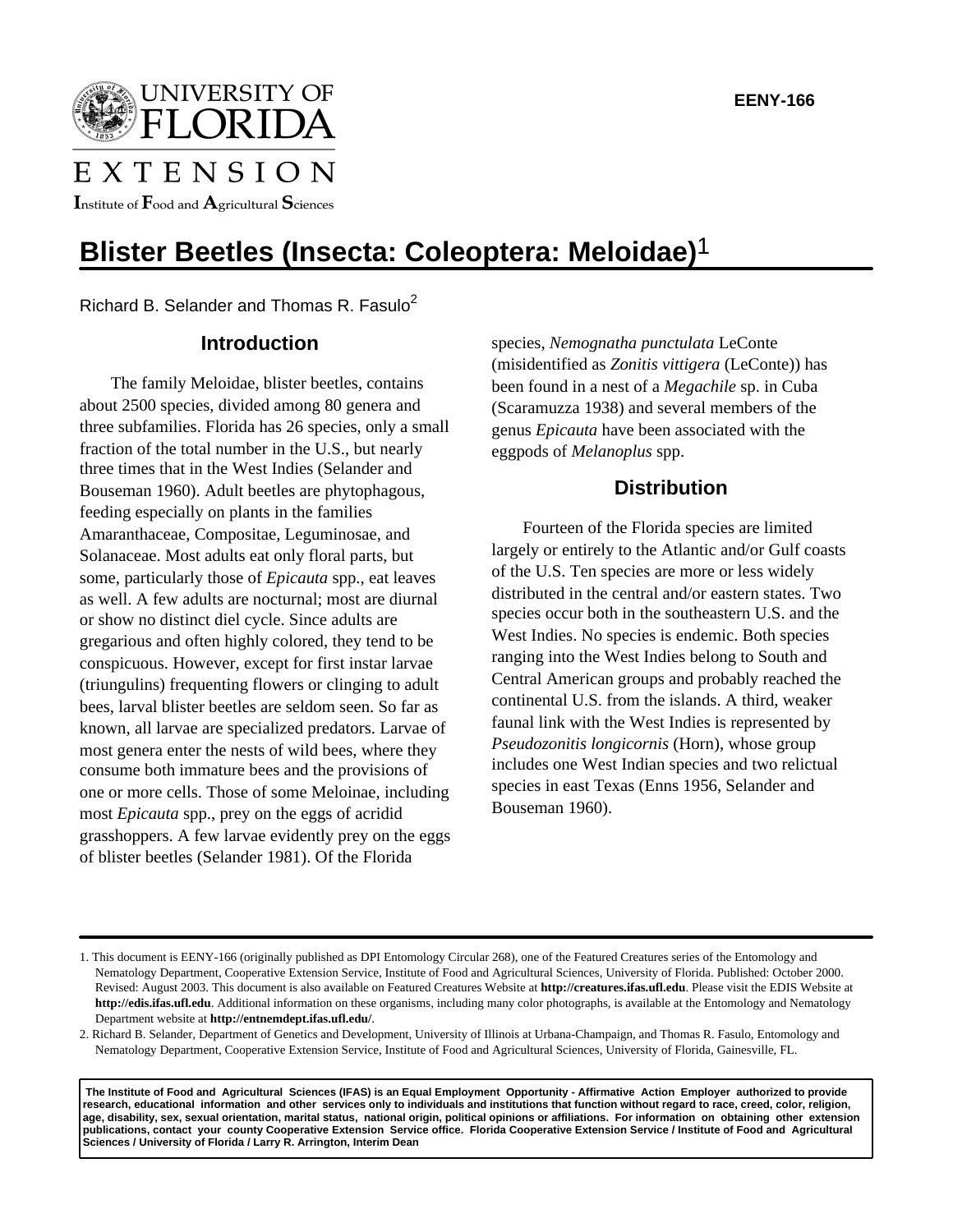### **Description**

Adults are rather soft-bodied, long-legged beetles with the head deflexed, fully exposed, and abruptly constricted behind to form an unusually narrow neck, the pronotum much narrower at the anterior end than the posterior and not carinate (keeled) laterally, the forecoxal cavities open behind, and (in all Florida species) each of the tarsal claws cleft into two blades. Body length generally ranges between 3/4 and 2 cm in the Florida species. Families with which blister beetles are likely to be confused are Oedemeridae (Arnett 1984) and Lagriidae.

Triungulin larvae of Nemognathinae found in flowers or attached to the hairs of bees are sometimes mistaken for those of Rhipiphoridae. In both groups, the body is navicular and heavily sclerotized and there is a definite pattern of setation. Nemognathine larvae are distinctive in having one to two (not four to five) stemmata on each side of the head, an ecdysial line on the thorax, and no pulvilli (bladderlike appendages).



**Figure 1.** *Nemognatha plazata* Fabricius, triungulin. Credits: Division of Plant Industry

Keys to genera for adult beetles and triungulin larvae are given in references (Arnett 1960) and (MacSwain 1956), respectively. Adults of most of the Florida species are described by Enns and Werner (Enns 1956, Werner 1945).

## **Life Cycle**

Eggs are laid in masses in the ground or under stones (Meloinae) or on the food plants of adults (Nemognathinae). Larval development is hypermetamorphic, with four distinct phases.

In the first instar or triungulin (T) phase the larva reaches its feeding site on its own (most Meloinae) or is carried there by an adult bee, to



**Figure 2.** Blister Beetle Life Cycle  $A =$  adult,  $E =$  egg,  $T =$ first instar or triungulin,  $FG =$  first grub phase,  $C =$ coarctate phase in instar six or seven, SG = second grub phase,  $P = pupa$  Credits: Division of Plant Industry

which the larva attaches from a flower (Meloini (not in Florida) and Nemognathinae). After feeding to repletion, the larva, with ecdysis, becomes scarabaeiform and enters a period of rapid growth (first grub phase, FG) that lasts until the end of instar five or six. In some species that prey on bees the FG larva uses only a single cell; in others it digs into nearby cells and devours their contents. In Meloinae the fully fed FG larva generally excavates a chamber apart from the feeding site. In instar six or seven, the larva typically becomes heavily sclerotized and immobile (coarctate phase, C). In this phase the musculature undergoes profound degeneration and respiration is reduced to an extremely low level, permitting survival for more than a year, if necessary. When development resumes the muscles regenerate and, with ecdysis, the larva once again becomes scarabaeiform (second grub phase, SG); at this point it may or may not excavate a pupal chamber. Nemognathinae are unusual in that the SG larva and following pupa and adult are encapsulated by the cast but intact skins of the last instar FG larva and the C larva.

Several alternative developmental pathways have been identified. In response to high temperature, many *Epicauta* larvae pupate directly from the FG phase or fail to diapause in the C phase; both patterns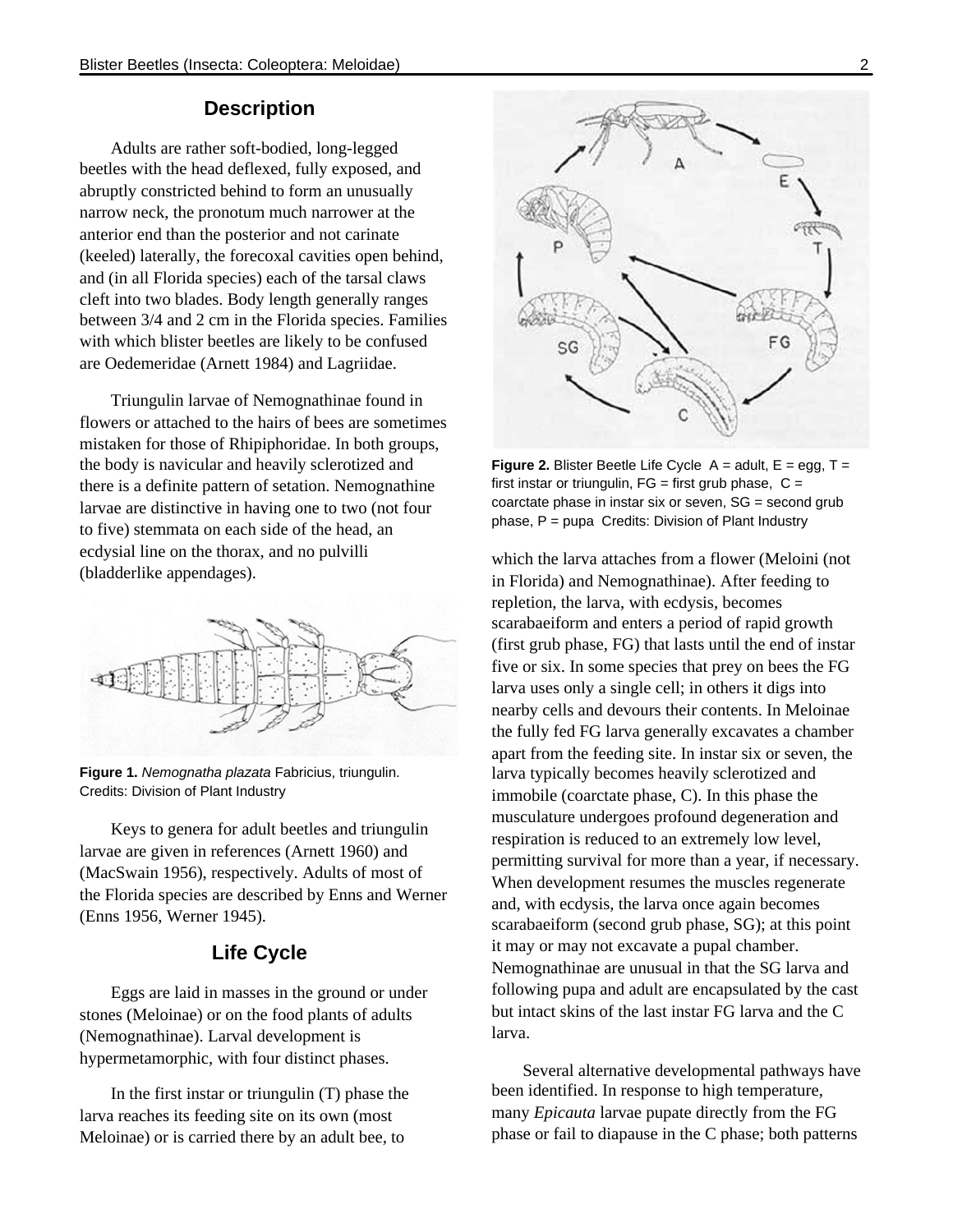are conducive to multivoltinism. Rarely, a larva pupates directly from the C phase. Presumably in response to adverse environmental conditions, larvae of several genera of Meloinae can return to the C phase after reaching the SG phase. Most species pass the winter or dry season as coarctate larvae; a few do so as diapausing eggs, triungulin larvae, or adults.

Adults commonly live three months or more. Females typically mate and oviposit periodically throughout their adult lives.

#### **Medical and Veterinary Importance**

Blister beetles receive their common name from the ability of their hemolymph to produce blistering on contact with human skin. Hemolymph is often exuded copiously by reflexive bleeding when an adult beetle is pressed or rubbed. Blisters commonly occur on the neck and arms, as the result of exposure to adult beetles attracted to outdoor lights at night. General handling of adults seldom results in blistering unless the hemolymph contacts the relatively thin skin between the fingers. Unless extensive, medical treatment beyond first aid for blistering on humans is probably not necessary. The blistering on the individual shown in the photograph, while uncomfortable, was not painful. The blisters soon diminished on their own.



**Figure 3.** Blisters resulting by smashing a single blister beetle on the neck. While uncomfortable, no medical treatment was implemented and the blisters soon diminished on their own. Credits: Samuel Grubb, US Cellular

The blistering agent is cantharidin, an odorless terpene (exo-1,2-*cis*-dimethyl-3,6-epoxyhexahydro-phthalic anhydride) occurring elsewhere only in beetles of the family Oedemeridae (Arnett 1984). Cantharidin or cantharides (dried, pulverized bodies of adult beetles) was once employed extensively in human and veterinary medicine, primarily as a vesicant and irritant and is still used in the U.S. as the active ingredient in a proprietary wart remover. Taken internally or absorbed through the skin, cantharidin is highly toxic to mammals. There is an extensive literature dealing with its reputed aphrodisiacal properties and numerous reports of human poisonings, both accidental and deliberate. Cantharides is sometimes specified as the Eurasian Spanishfly, *Lytta vesicatoria* (Linnaeus); however, other genera, particularly *Mylabris* and *Epicauta*, have been more commonly used, especially for extraction of cantharidin. Recorded cantharidin content of adult beetles (by dry weight) ranges from less than 1% to a high of 5.4%. Biological synthesis and function have been largely neglected. It is widely assumed that cantharidin confers chemical protection from predators, but there is little evidence for this. In at least some species, females receive large quantities of cantharidin from males during copulation. In any case, females incorporate the material in a coating applied to the eggs.

Cases of fatal poisonings of valuable horses in Florida, Oklahoma, Tennessee, and Texas by ingestion of blister beetles trapped in baled alfalfa hay (Mackay and Wollenman 1981, Schoeb and Panciera 1979) have revived interest in the pathology of cantharidin toxicosis and led to the development of a highly sensitive technique for detection of the compound (Ray *et al.* 1979). Poisonings have been traced to adults of *Epicauta occidentalis* Werner and, possibly, *E. temexa* Adams & Sel. Neither species occurs in Florida, but a close relative (the striped blister beetle, *E. vittata* (Fabricius)) and three other species of the genus (the clematis blister beetle, *E. fabricii* (LeConte); the black blister beetle, *E. pennsylvanica* (De Geer); and the margined blister beetle, *E. pestifera* Werner) occur in alfalfa fields here and pose a potential threat if horse owners turn to locally grown alfalfa as a source of hay. Research is available to indicate the amount of cantharidin levels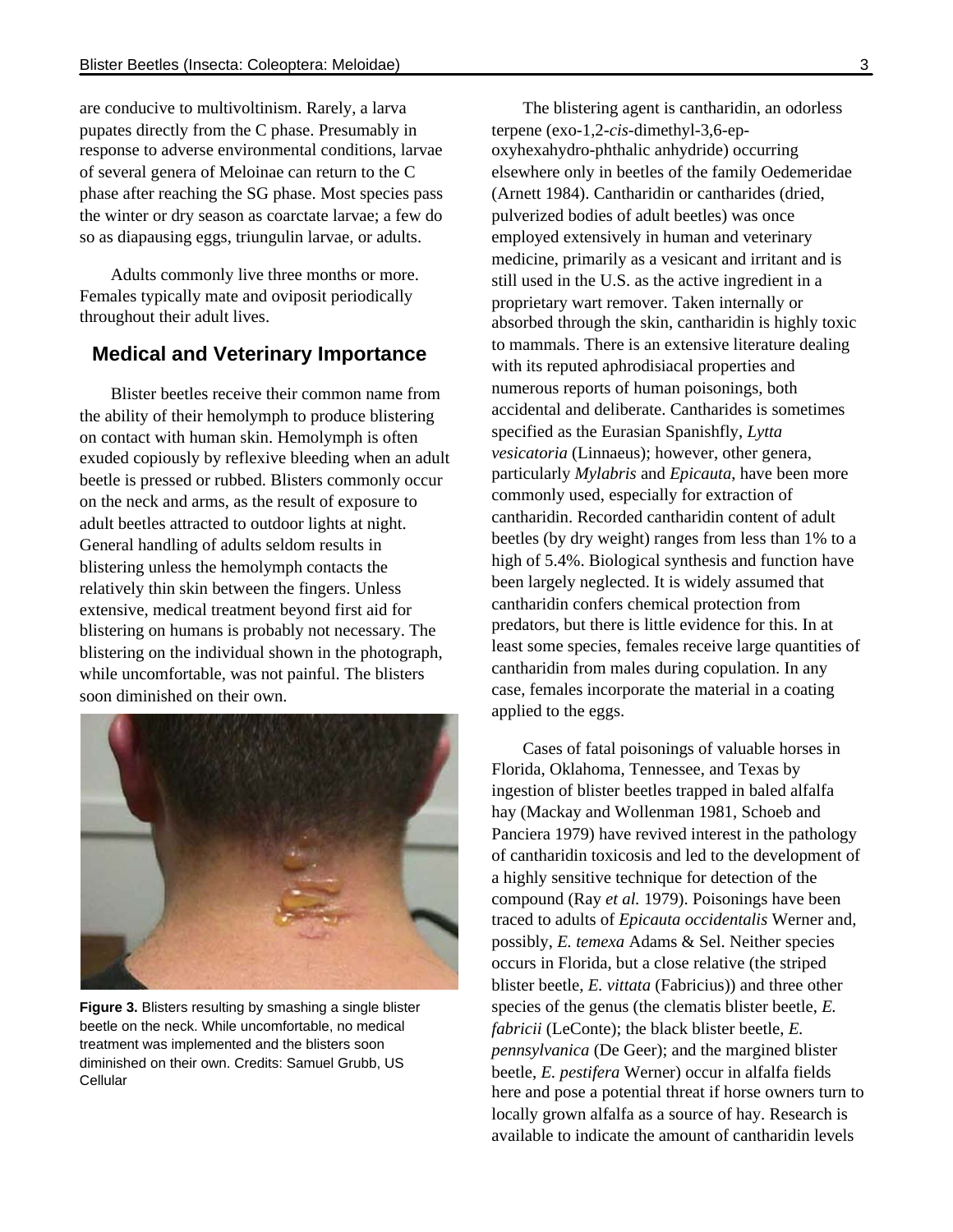present in common species, as well as the estimated number of beetles necessary to provide a lethal dose to horses (Sansome 2002).

### **Crop Damage**

Several of the Florida blister beetles feed on cultivated plants. Species of *Epicauta*, particularly the margined blister beetle, *E. pestifera*, and the striped blister beetle, *E. vittata*, often damage alfalfa, beet, potato, tomato, and other crops by defoliation. Because of the beetles' gregarious behavior, their attacks can be locally catastrophic. In small gardens, it may be sufficient simply to pick the beetles from the plants.

Insect Management Guide: Vegetables

 Insect Management Guide: Field Crops and Pastures

#### **Annotated List of Species**

In the following list, geographic distribution outside Florida is not summarized for species that range considerably beyond the Gulf and Atlantic coasts in the U.S. Seasonal distribution is not mentioned for species that are active in the adult stage from spring to late summer or early fall. In general, summaries of food plants do not pertain exclusively to Florida.

#### **Meloinae**

*Pyrota limbalis* LeConte. Washington, D.C., south to Highlands County, Florida. One record at light.

*P. lineata* (Olivier). Northern Florida, including the panhandle, south to Polk County. August-October. Several Compositae and *Gerardia* (Scrophulariaceae).

*P. mutata* (Gemm.). Northern Florida, including the panhandle, south to Polk County. *Cicuta*, *Daucus*, *Eryngium*, and several other Umbelliferae.

*P. sinuata* (Olivier). Coastal Plain from Mississippi to North Carolina; south in Florida to Highlands County. *Gerardia* (Scrophulariaceae).



**Figure 4.** Adult *Pyrota lineata* (Olivier) a blister beetle. Credits: Division of Plant Industry

*Lytta polita* Say. Georgia border south to Charlotte and Highlands counties. December-June. Has been taken in large numbers at lights.

*Epicauta batesi* Horn. Coastal Plain from New Jersey to Alabama; south in Florida to Polk County

*E. excavatifrons* Maydell. Coastal Mississippi and Alabama and south in Florida to Marion County. September-October. Recorded twice from grass.

*E. fabricii* (LeConte) - the ashgray blister beetle. Northern Florida, including the panhandle, south to Highlands County. April-May. Commonly on Leguminosae, including alfalfa, *Baptisia*, bean, pea, and sweetclover; sometimes attacks potato and glandless cotton. At lights.

*E. floridensis* Werner. Primarily coastal, from Texas and Oklahoma to New Jersey; probably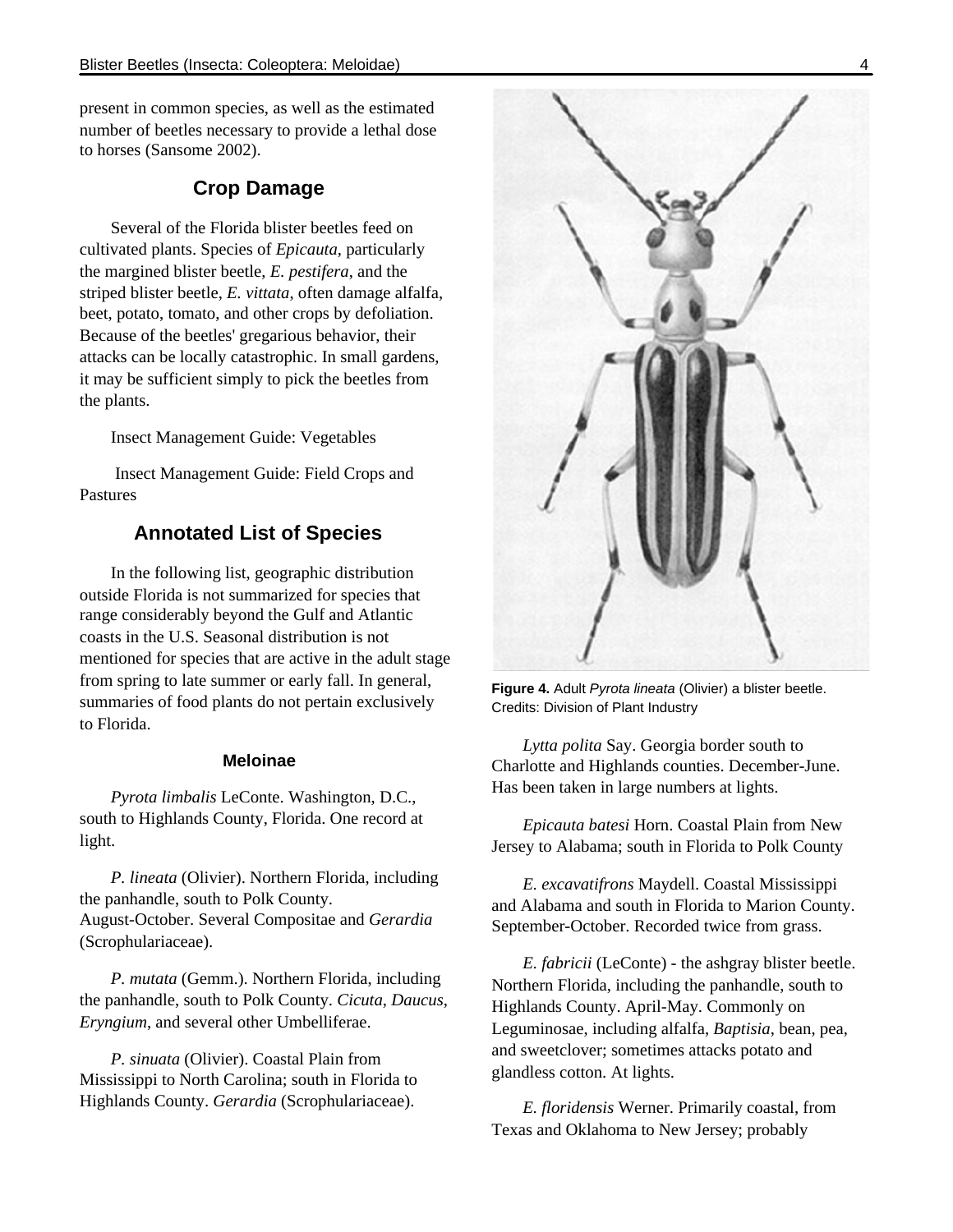

**Figure 5.** Adult *Epicauta fabricii* (LeConte), the ashgray blister beetle. Credits: John L. Capinera, University of Florida

statewide in Florida. *Ipomoea* (Convolvulaceae), *Schrankia* (Leguminosae), and (in captivity) *Solanum* (Solanaceae).

*E. heterodera* Horn. Coastal Mississippi to Georgia and south in Florida to Osceola County. September-November. *Helenium* and other Compositae.

*E. pennsylvanica* (De Geer) - the black blister beetle. Alachua, Leon, and Marion counties. Wide variety of plants, including many Compositae, *Chenopodium* (Chenopodiaceae), and such crops as alfalfa, beet, and potato.



**Figure 6.** Adult *Epicauta pennsylvanica* (De Geer), the black blister beetle. Credits: John L. Capinera, University of Florida

*E. pestifera* Werner - the margined blister beetle. Northern Florida, including the panhandle, south to Indian River County Many Leguminosae and Solanaceae, including alfalfa, beet, egg plant, potato, soybean, and tomato.

*E. sanguinicollis* Horn. Alachua, Citrus, Sumter, and Brevard counties. Recorded in the literature only from Florida, but I have two specimens labeled "Savannah, Georgia." July and October. Compositae, *Schrankia* (Leguminosae), and cotton.

*E. strigosa* (Gyll.). Coastal Plain from Mississippi to New Jersey; probably statewide in Florida. Principally on Compositae, *Opuntia* (Cactaceae), *Ipomoea* (Convolvulaceae), and *Vigna* (Leguminosae). Common.

*E. tenuis* (LeConte). Described from an unspecified locality in Georgia and subsequently recorded in Florida from Baker and Volusia counties south to Highlands County. May-June.

*E. torsa* (LeConte). Oklahoma and east Texas, east on the Coastal Plain to Georgia and north to Massachusetts; probably statewide in Florida. April-June. *Ilex* (Aquifoliaceae), *Sapindus* (Sapindaceae), and *Albizzia*, *Amorpha*, and *Robinia* (Leguminosae).

*E. vittata* (Fabricius)- the striped blister beetle. Represented in Florida, where it occurs commonly throughout the state except for the Keys, by the "lemniscate" or southeastern coastal race (Adams and Selander 1979). March-May. Wide variety of plants, including *Amaranthus* (Amaranthaceae) and such crops as alfalfa, bean, beet, cotton, potato, and tomato. Attracted to lights.



**Figure 7.** Adult *Epicauta vittata* (Fabricius), the striped blister beetle. Credits: John L. Capinera, University of Florida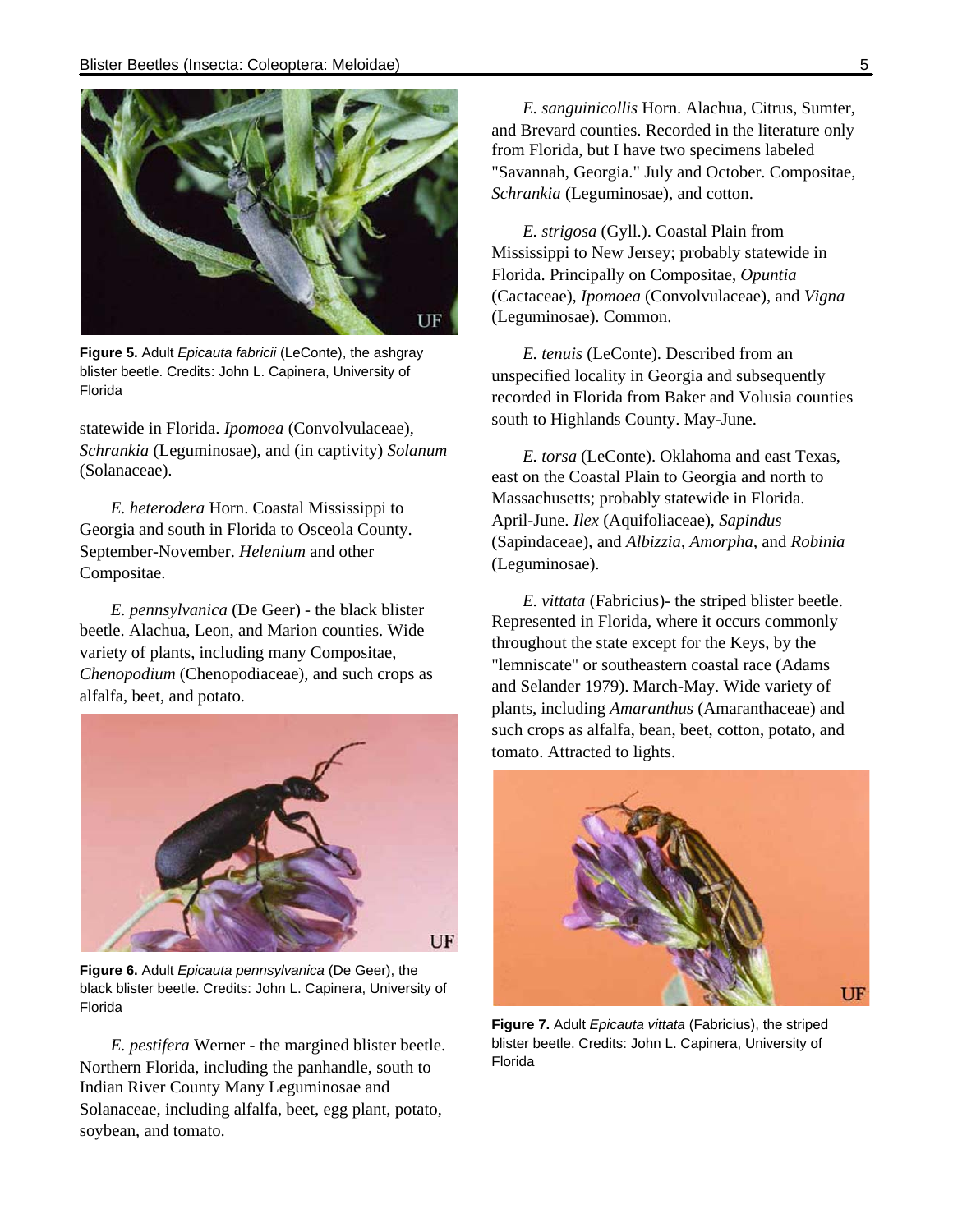#### **Nemognathinae**

*Tetraonyx quadrimaculata* (Fabricius). Trinidad, Lesser Antilles, Puerto Rico, Hispañola, and the U.S. Coastal Plain from northern Florida (Alachua and Putnam counties) to Alabama and North Carolina. Convolvulaceae (*Ipomoea*) and Leguminosae (*Bradburya*, *Coelosia*) in the U.S. and these families and Bignoniaceae, Euphorbiaceae, and Verbenaceae in the West Indies. Reported damaging grapefruit flowers in Puerto Rico.

*Nemognatha nemorensis* Hentz. North Florida, south to Pinellas and Brevard counties. Several Compositae, including *Bidens*, *Erigeron*, *Heterotheca*, and, particularly, *Rudbeckia*.

*N. piazata* Fabricius. Represented in Florida by the nominate race (Mississippi to West Virginia south), which occurs statewide, including the Keys. *Cirsium* and *Tetraognotheca* (Compositae).

*N. punctulata* LeConte. Bahama and Cayman islands, Cuba, Jamaica, and the southeastern U.S. Recorded in Florida only from the Keys and Dade County. *Bidens* and "thistle" (Compositae). Not common.

*Zonitis cribricollis* (LeConte). Widely distributed in Florida, south to Dade County *Achillea*, *Coreopsis*, *Helianthus*, and *Rudbeckia* (Compositae). Rare.

*Z. vittigera* (LeConte). Represented in Florida, where it occurs south to Highlands County, by the nominate, eastern race. Numerous Compositae and *Psoralea* (Leguminosae).

*Pseudozonitis longicornis* (Horn). Kansas and east Texas east along the Coastal Plain to South Carolina; recorded in Florida from Highlands County south to the Keys. March-Jul. At lights. Rare.

*P. pallida* Dillon. Oklahoma and east Texas east to Florida, where it extends south through Dixie and Alachua counties to Hillsborough County. At lights. Not common.

*P. schaefferi* (Blatch.). A taxonomically isolated species known only from Florida (Pinellas, St. Johns, and Volusia counties) and Myrtle Beach, South Carolina (Kirk 1969). February-May.

#### **Selected References**

Adams CL, Selander RB. 1979. The biology of blister beetles of the Vittata Group of the genus *Epicauta* (Coleoptera, Meloidae). Bulletin of the American Musuem of Natural History 162: 139-266.

Arnett Jr RH. 1960. The Beetles of the United States. Catholic Univ. Press, Washington, D.C., xi + 1112 p.

Arnett JR RH. (September 2000). False blister beetles, Coleoptera: Oedemeridae. *UF/IFAS Featured Creatures*. EENY-154. http://creatures.ifas.ufl.edu/urban/medical/ false\_blister \_beetles.htm (19 October 2001).

Enns WR. 1956. A revision of the genera *Nemognatha*, *Zonitis*, and *Pseudozonitis* (Coleoptera, Meloidae) in America north of Mexico, with a proposed new genus. University of Kansas Scientific Bulletin 37: 685-909.

Kirk VM. 1969. A list of the beetles of South Carolina. Part I - Northern Coastal Plain. South Carolina Agricultural Experiment Station Technical Bulletin 1033: 1-124.

MacKay RJ, Wollenman P. 1981. An outbreak of blister beetle poisoning in horses in Florida. Florida Vet. Journal 10: 11-13.

MacSwain JW. 1956. A classification of the first instar larvae of the Meloidae (Coleoptera). University of California Publication Entomology 12: i-iv, 1-182.

Ray AC, Tamulinas SH, Reagor JC. 1979. High pressure liquid chromatographic determination of cantharidin, using a derivatization method in specimens from animals acutely poisoned by ingestion of blister beetles, *Epicauta lemniscata*. American Journal Vet. Research 40: 498-504.

Sansome D. (29 May 2002). Blister beetles. Insect F@stSheets: Agriculture Series. http://dallas.tamu.edu/insects/old\_site/Ent-2006.html (10 August 2003).

Scaramuzza LC. 1938. Breve nota acerca de dos parásitos de "*Megachile* sp." (Hymenoptera,